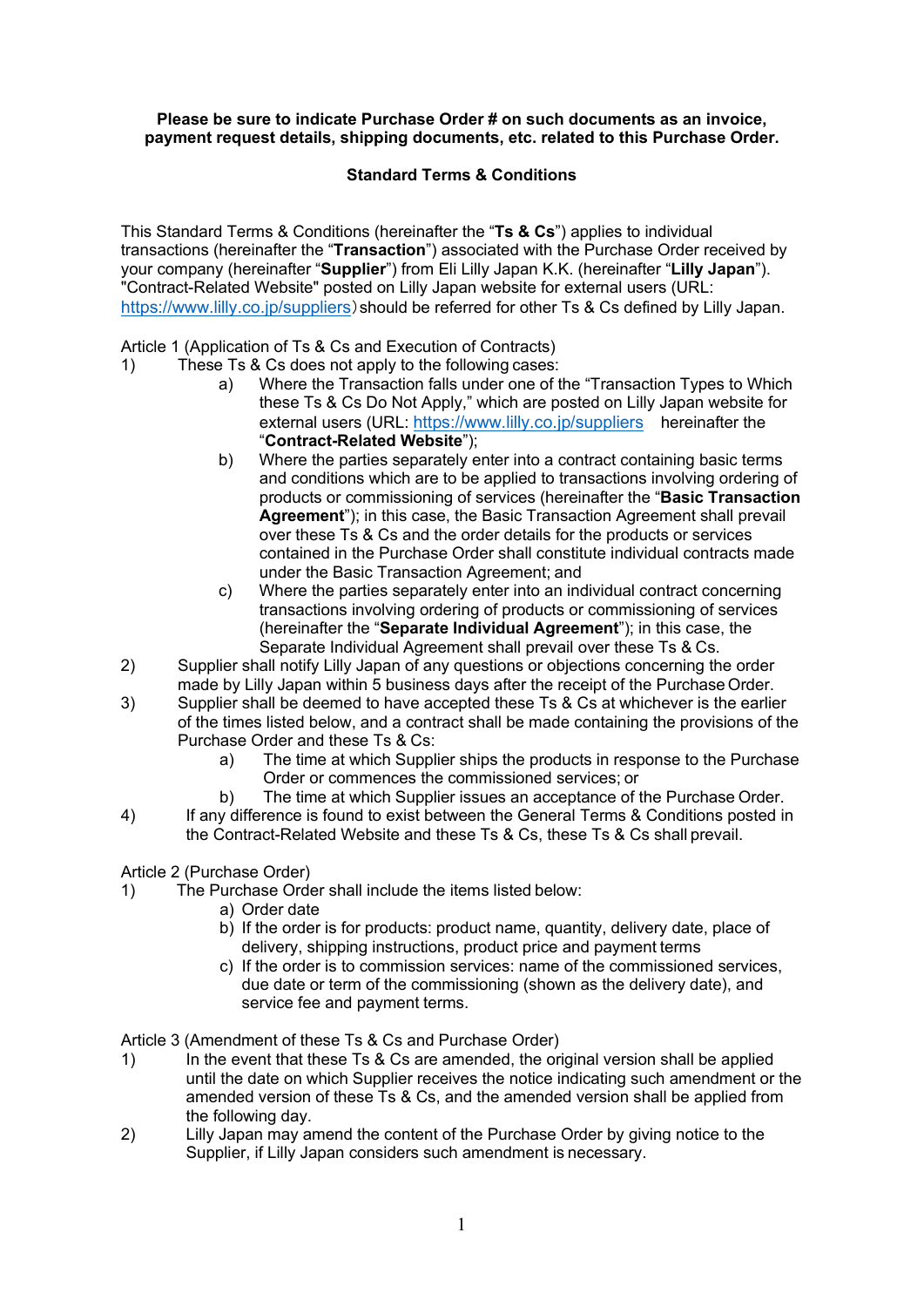3) If the amendment in the preceding paragraph causes any loss, damage or special expenses to Supplier and Supplier requests compensation, the parties shall decide on compensation through mutual consultation.

Article 4 (Performance of the Commissioned Services)

- 1) Supplier shall perform the commissioned services without delay in accordance with the operation plan and schedule specified in advance by Lilly Japan.
- 2) If the service involves deliverables delivered to Lilly Japan (hereinafter the "**Deliverables**"), the parties may agree upon the delivery data and the place of delivery.
- 3) In the event that Supplier deems that the content of the commissioned services or schedule listed in the 1st paragraph may be infringed, Supplier shall immediately notify Lilly Japan of the matter and take emergency measures at its own discretion, and submit an improvement plan without delay.
- 4) Regarding the transaction of the GMP services consignment work and/or purchase of GMP consumables related to the manufacturing operation of pharmaceuticals, the following shall apply.

a) In the case of a consignment work requiring notification of a workplace in advance, Lilly Japan shall notify the fact to Supplier to that effect in writing thereof. In that case, Supplier shall not perform the consignment work outside the workplace notified in advance without getting prior written consent from Lilly Japan.

b) In the case Lilly Japan acknowledge that it is necessary to improve the quality, production, etc. of Supplier's consignment work or GMP consumables, after obtaining the prior written consent from the Supplier, in order to achieve the purpose of consignment work or the purpose of purchase of GMP consumables, Lilly Japan is entitled to conduct on-site inspections at Supplier's site, request the improvement and give guidance.

c) Supplier shall ensure the data integrity of the work record which is necessary for performing the consignment work.

d) When Lilly Japan deems it is necessary, Lilly Japan may request Supplier to submit the records and data relating to the quality and performance of the deliverables of consignment work or the GMP consumables.

Article 5 (Delivery)

- 1) Supplier shall deliver the products in the quantity specified in the Purchase Order to the place and by the date specified therein in accordance with the shipping instructions given by Lilly Japan.
- 2) In the event that Supplier is not or may not be able to deliver part or all of the products in the prescribed quantity by the delivery date, Supplier shall notify Lilly Japan of the reason and estimated date of delivery, and promptly take appropriate measures after consulting with Lilly Japan.
- 3) In the event that Supplier causes any loss or damage to Lilly Japan in connection with the previous two paragraphs, Supplier shall be liable to pay damages; provided, however, that if such loss or damage is attributable to Lilly Japan, Supplier shall be exempted from the liability to the extent attributable to Lilly Japan, and that if the loss or damage is attributable to force majeure or third parties, the parties shall consult with each other and decide the damages that are to be paid by Supplier.
- 4) This article shall be applied mutatis mutandis to the Deliverables created through the commissioned services.

Article 6 (Inspection and Acceptance, and Transfer of Ownership and Risk)

- 1) Lilly Japan shall perform acceptance inspection after Supplier delivers the products and shall accept only the products that have passed the inspection (hereinafter the "**Acceptance**"). With respect to rejected products, Lilly Japan shall notify the Supplier without delay.
- 2) Supplier shall take delivery of products that have been rejected at acceptance inspection at its own expense and responsibility, and deliver replacements by the date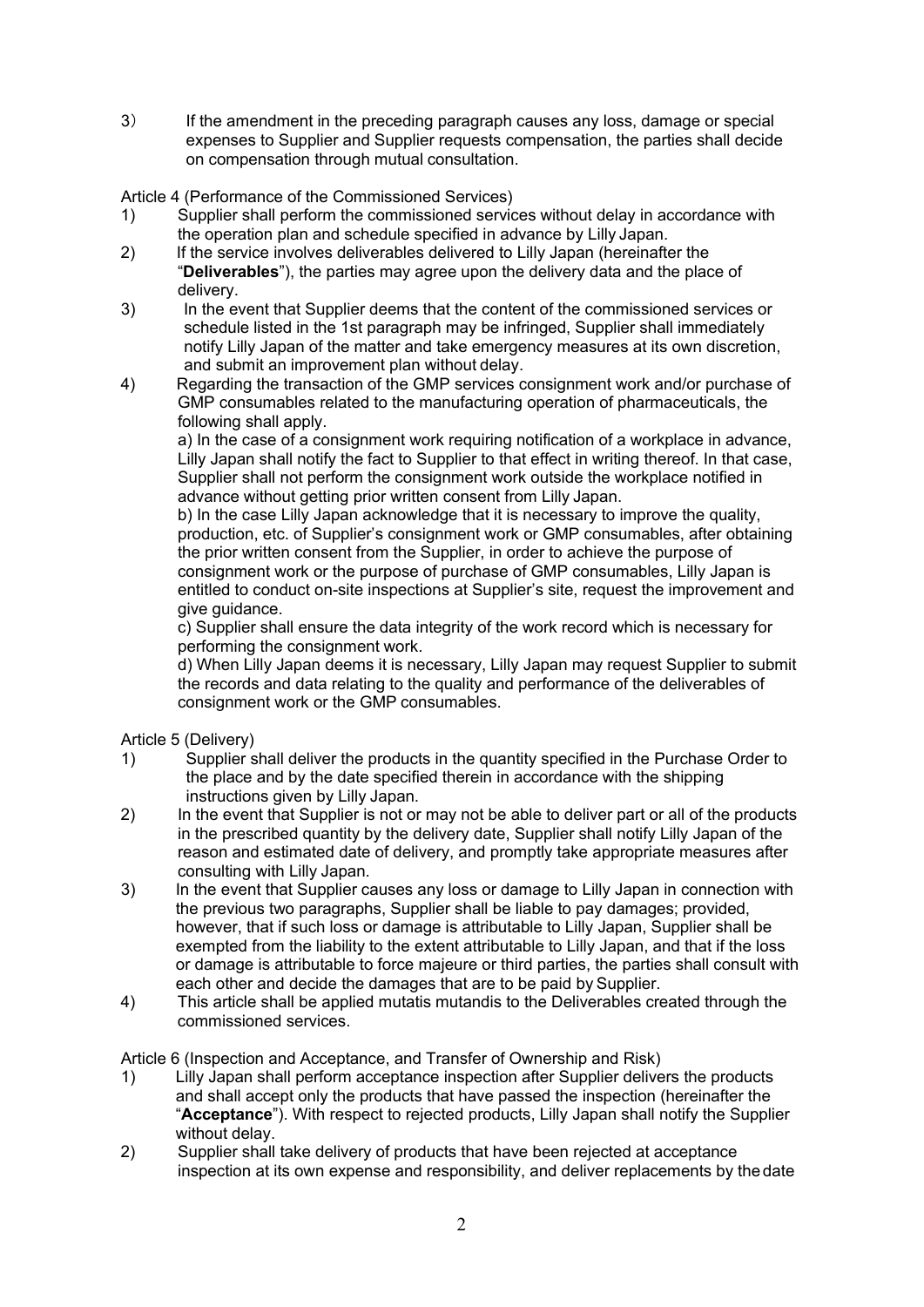separately specified by Lilly Japan. If a shortage in quantity is found at acceptance inspection, Supplier shall promptly take measures (for example, delivery of additional products) in accordance with the instructions of Lilly Japan.

- 3) In the event that an excess in quantity is found at acceptance inspection, Supplier shall take delivery of the excess products at its own expense and responsibility by the date separately specified by Lilly Japan.
- 4) With respect to paragraphs 3 and 4 of this article, if Lilly Japan issues any other instructions, Supplier shall follow such instructions. Lilly Japan may ask Supplier to pay the costs incurred for identifying and repairing the defective products.
- 5) If Supplier has any questions or objections regarding the acceptance inspection performed by Lilly Japan, Supplier shall give written notice to Lilly Japan without delay, and the parties shall settle any outstanding differences through mutual consultation.
- 6) The ownership of and risks associated with the products (or Deliverables) shall be transferred from Supplier to Lilly Japan at the time the Acceptance is completed.
- 7) If "Act against Delay in Payment of Subcontract Proceeds, Etc. to Subcontractors" applies to this Transaction, the acceptance inspection stipulated in paragraph 1 shall be carried out within 10 business days (including the date of delivery) of Lilly Japan after delivery of the products; provided, however, if there exists separate agreement between Supplier and Lilly Japan, such separate agreement shall prevail. If Supplier does not send to Lilly Japan any notification of non-Acceptance, Acceptance of the products is deemed completed.
- 8) This article shall be applied mutatis mutandis to the Deliverables created through the commissioned services.

Article 7 (Warranty)

1) Supplier shall warrant that the products (or Deliverables) conform to the specifications agreed between the parties.

Article 8 (Product Price and Service Fee)

- 1) The price of the products shall include packaging, transportation, and any other costs incurred to deliver the products to the place specified in the Purchase Order, unless otherwise agreed between the parties.
- 2) If the product price or service fee is required to be amended, the parties shall again consult with each other.
- 3) Supplier shall issue an invoice and send it to invoice address in accordance with the Purchase Order. Lilly Japan shall pay the product price or service fee in accordance with the payment terms specified in the Purchase Order.

Article 9 (Compensation)

- 1) Lilly Japan may claim damages against Supplier pursuant to paragraph 2 for losses or damages caused by any defects found in the products during a) one year from the date on which the Acceptance is completed or b) the consumer warranty period for the ordered products or any product manufactured using the ordered products, whichever is the longer (hereinafter the "**Warranty Period**").
- 2) Lilly Japan may claim compensation as listed below against Supplier, which shall be answerable for any such claim.
	- a) Replacements: Lilly Japan may request Supplier to deliver replacements for defective products (hereinafter the "**Defective Products**").
	- b) Cost of identifying faults and repair: Lilly Japan may request Supplier to pay the costs of identifying and repairing Defective Products (adjustment, replacement, removing and installing, etc.).
	- c) Other loss or damage: The content and amount of damages for harm to a person or any other loss or damage not compensated under items a) and b) above shall be decided by mutual consultation between the parties.
	- 3) Payment by Supplier to Lilly Japan under items b) and c) of the preceding paragraph shall be made into a bank account specified by Lilly Japan by the last day of the month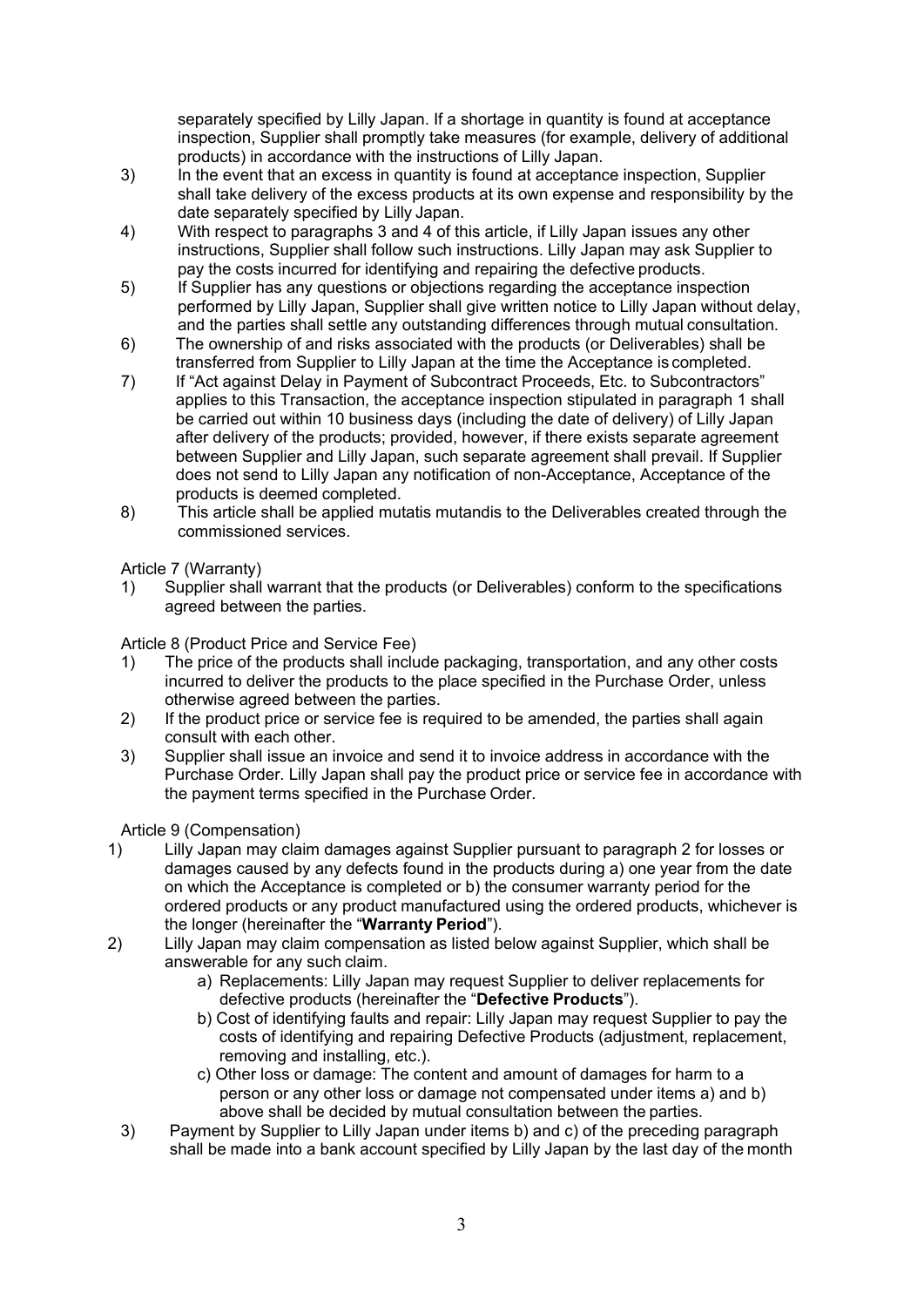following the month in which Lilly Japan makes the claim against Supplier, unless otherwise specified.

- 4) If Defective Products are required to be returned, the parties shall consult with each other and decide how such products are to be handled.
- 5) This article shall be applied mutatis mutandis to the Deliverables created through the commissioned services.

Article 10 (Violation of Intellectual Property Rights)

- 1) Supplier shall not use, without the prior written approval of Lilly Japan, Lilly Japan's intellectual property rights including patent, utility model right, design right, trademark, copyright, and know-how.
- 2) In the manufacture and delivery of the products (or Deliverables) or performance of the commissioned services, Supplier shall pay sufficient attention not to violate third parties' patent, utility model right, design right, trademark, copyright, right of name, portrait, and image, or any other right, and shall obtain, if necessary, approval to use such rights from third parties who retain such rights.
- 3) In the event that any dispute such as the violation of rights in the preceding paragraph arises or may arise between the Supplier and third parties, Supplier shall notify Lilly Japan in writing without delay of such matters, whether or not the dispute is occasioned by Lilly Japan's instructions.
- 4) In the event that any dispute such as violation of rights provided in paragraph 2 arises between Supplier/Lilly Japan and third parties, Supplier shall settle the dispute at its own responsibility and expense, and pay damages for loss or damage suffered by Lilly Japan, if any; provided, however, that this stipulation does not apply if the dispute is attributable to concrete instructions from Lilly Japan.

Article 11 (Treatment of Intellectual Property Rights)

- 1) All rights, title and interest in and to a) the products or Deliverables created through the commissioned services, b) invention, design, improvement, or creation made or done by Supplier based on drawings disclosed by Lilly Japan, specifications, test data, knowhow, ideas, or other information related to the ordered products (hereinafter the "**Product-related Creations**"), and c) invention, design, improvement, or creation made or done by Supplier in the course of the performance of the commissioned services (hereinafter the "**Service-related Creations**) shall be retained by Lilly Japan, who may, without additional cost, freely use (or make improvement of), make a profit from, and dispose of such rights and power.
- 2) In cases where the Deliverables, Product-related Creations, or Service-related Creations is copyright, they shall include the rights provided in Article 27 (Rights of Translation, Adaptation, etc.) and Article 28 (Right of the Original Author in the Exploitation of a Derivative Work) of the Copyright Act. Supplier shall, upon the request of Lilly Japan, cooperate with Lilly Japan to procure and maintain the rights concerning the Deliverables, Product-related Creations, and Service-related Creations.
- 3) With respect to the moral right of an author (right to make a work public, right to determine the indication of an author's name, and right to maintain integrity) which is not transferable in nature, Supplier shall agree not to exercise such rights against Lilly Japan, third parties authorized by Lilly Japan, and any person who has succeeded to the authority from such third parties.

Article 12 (Prohibition on Transfer of Rights and Obligations)

1) Supplier shall not transfer to third parties the contractual status under these Ts & Cs, or assign to or offer as security to third parties claims arising hereunder, or have third parties assume any obligations hereunder, unless Lilly Japan gives a prior written approval to do so.

Article 13 (Confidentiality)

1) Each party (receiving party) shall keep strictly secret the confidential information of the other party (disclosing party) acquired through the performance of orders (hereinafter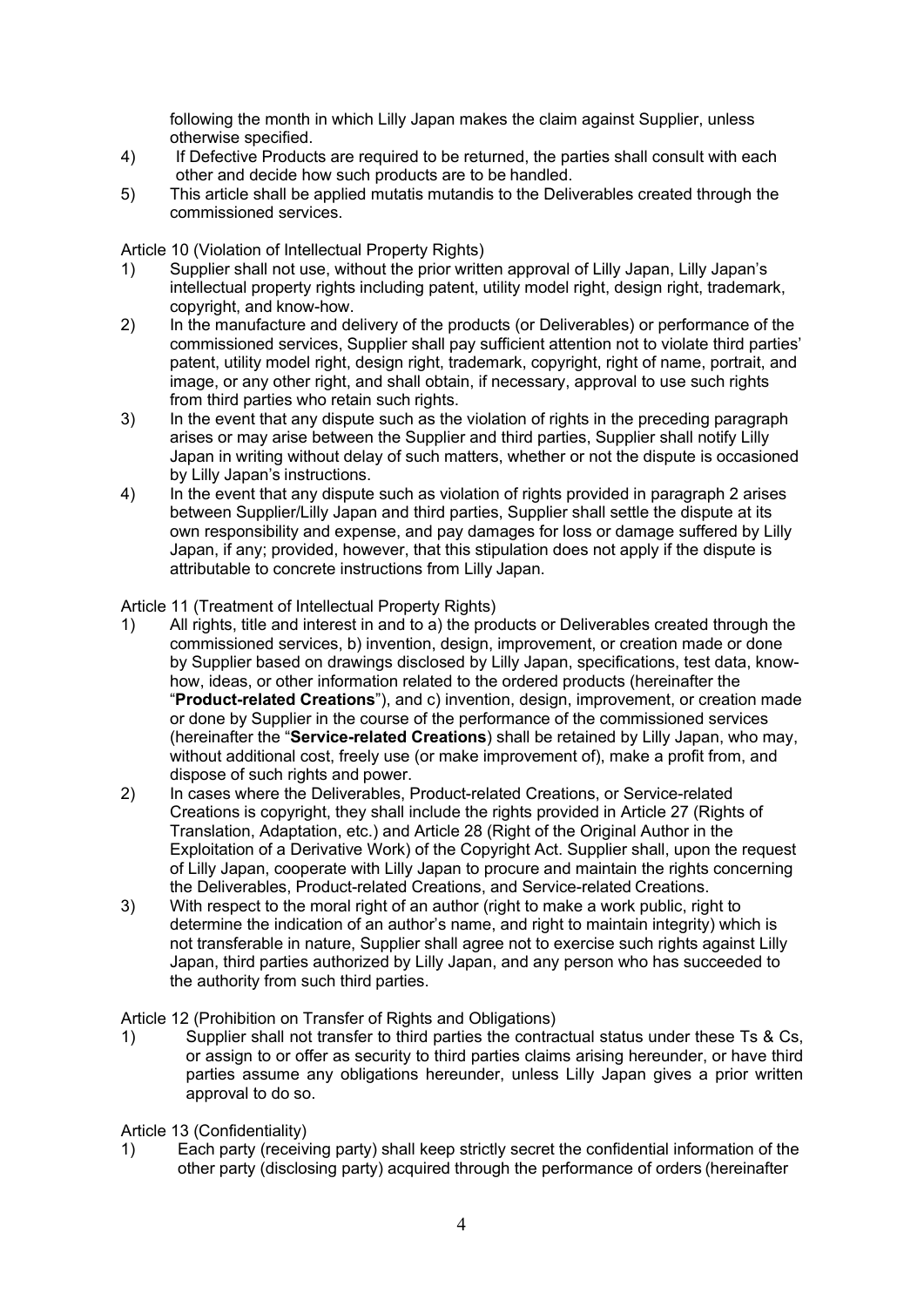"**Confidential Information**") and shall not disclose such information to third parties without a prior written approval of the other party (disclosing party) and shall not use such information for any purpose other than that provided in the Purchase Order; provided, however, that this provision does not apply if such information falls under any of the following items:

- a) Information that has already been made public;
- b) Information that has already been known by the receiving party;
- c) Information that has been made public for a reason not attributable to the receiving party;
- d) Information that the receiving party has lawfully acquired from a third party without the obligation of confidentiality:
- e) Information originally developed by the receiving party; or
- f) Information required to be disclosed by a relevant authority or law; however, if the disclosure is required by a relevant authority or law, the receiving party shall, to the extent permitted by law, i) immediately notify the disclosing party of the matter, and ii) not disclose any Confidential Information until the disclosing party gives prior written approval or until the disclosing party is exempted from disclosure or takes lawful measures to limit the extent of disclosure.
- 2) Notwithstanding the provisions of the preceding paragraph, the receiving party may disclose the Confidential Information to the receiving party's employees, agents, or subcontractors if subcontracting is approved under Article 15, paragraph 1 hereof, who are required to know such Confidential Information (hereinafter collectively referred to as the "**Permitted Receiving Parties**"); provided, however, that in such cases, the receiving party shall ensure that the Permitted Receiving Parties bear the same obligations of confidentiality as the receiving party and shall be responsible to the other party for the performance of their obligations of confidentiality.
- 3) In cases where the Transactions are terminated for any reason, the parties shall promptly return the Confidential Information to the other party, in documents, floppy disks, magnetic tape, or any other media (including copies). If it is impossible to return information, the party shall notify the other party of the matter and follow the instructions of the other party.
- 4) Regarding access to a Lilly Japan's office that is particularly specified by Lilly Japan, or regarding confidentiality requirements, Supplier shall take sufficient measures in accordance with the instructions of Lilly Japan.
- 5) Notwithstanding the preceding four paragraphs, if the parties enter into a confidentiality agreement separately from these Ts & Cs for the products or commissioned services, the separate agreement shall prevail.

Article 14 (Personal Information)

- 1) Supplier shall handle personal information provided by Lilly Japan in connection with the Transactions or personal information acquired through the commissioned services in accordance with the Act on the Protection of Personal Information. The term "personal information" refers to information defined in Article 2 of the Act.
- 2) Supplier shall appoint a person in charge of handling personal information and shall not copy or reproduce personal information beyond the extent objectively considered as the minimum necessary for the performance of operations. With respect to the handling of personal information after the termination of the Transactions, Supplier shall follow the instructions of Lilly Japan for the return or disposal of the information, unless such information is required by law to be stored by Supplier.
- 3) Supplier shall take all necessary steps to securely manage all personal information and prevent disclosure, damage, loss, or theft. In case of accident, Supplier shall immediately notify Lilly Japan of the matter and take necessary measures, regardless of the cause of the accident.
- 4) In principle, Supplier shall not use memory cards (USB flash drives, etc.) to store and transfer personal information. In the event that the use of memory cards is inevitable,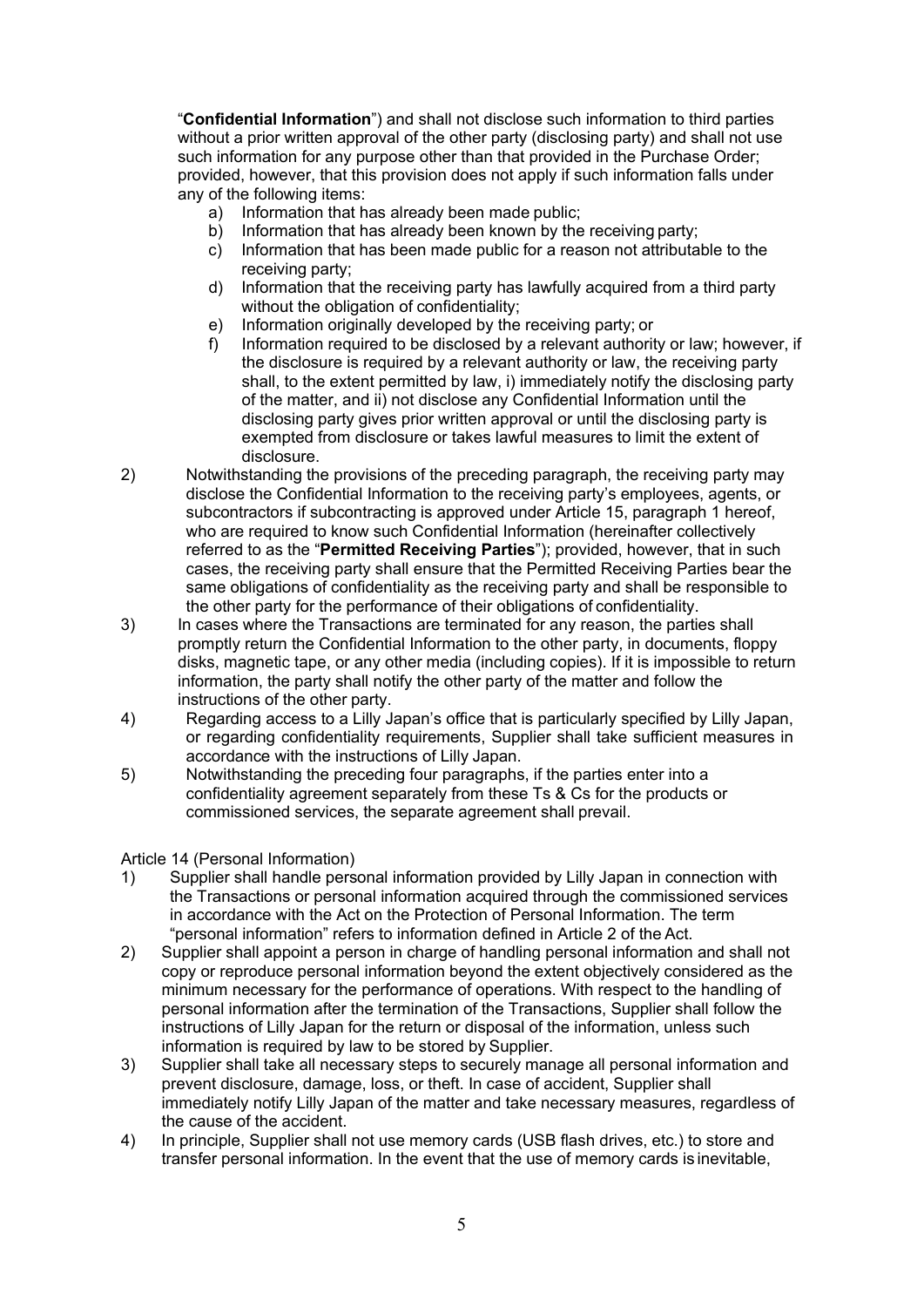memory cards specified by Lilly Japan's Information Technology Department shall be used. Even in this case, Supplier shall bear responsibility for disclosure, damage, loss, or theft of the personal information.

Article 15 (Subcontracting)

- 1) Supplier shall not, without a prior written approval of Lilly Japan, subcontract to third parties all or part of the manufacture of products or performance of services.
- 2) In the event that Supplier subcontracts the manufacture of products or performance of services under the preceding paragraph after obtaining the prior written approval of Lilly Japan, Supplier shall ensure at its own responsibility that the subcontractors comply with the provisions of these Ts & Cs and Supplier shall be responsible to Lilly Japan for the performance of such obligations by the subcontractors.

# Article 16 (Compliance with)

- 1) Supplier shall comply with all laws and standards applicable to the Purchase Order and Lilly Japan policies of which Lilly Japan specifically notifies Supplier.
- 2) The parties each acknowledge for its part that the services Supplier will provide under these Ts & Cs and payment Lilly Japan will make for the product price or service fee pursuant to these Ts & Cs are legitimate, compliant with all applicable laws, including anti-bribery laws, and do not have any illegal or unethical intention. The parties also each acknowledge for their part that they comply with all the applicable laws in Japan, including anti-bribery laws, and that each, for its part, will take no action that might violate such laws.
- 3) Supplier confirms that it has not given or promised to give, and will not make offer, agree to make or authorize any payment or transfer anything of value, directly or indirectly, to any civil servants or any customer of Lilly Japan or its associated parties.
- 4) Each party shall reasonably cooperate with the other party, if necessary, to ensure that the other party complies with law on the prevention of bribery and corruption.
- 5) The parties acknowledge that the breach of this article is deemed as a material breach of these Ts & Cs and the parties may pursue appropriate remedies, including immediate termination of contracts, against the party in breach.

Article 17 (Notice)

- 1) Notice related to the Purchase Order or Ts & Cs shall be made by electromagnetic means or in writing to the address agreed between the parties in advance. In the case of notice by electromagnetic means, such notice shall be deemed to have been made at the time the receipt is confirmed or the following day of transmission, whichever is the earlier. In the case of notice in writing, such notice shall be deemed to have been made at the time of receipt or three business days after the date of dispatch, whichever is the earlier.
- 2) Notice of intention to terminate the contracts shall be made in writing and sent to the address of the other party or its head office. If notice of the intention to terminate the contracts is not delivered because of such reasons as the address of the other party or its representative being unknown, such notice shall be deemed to have been made on the date on which two weeks have passed from the date of dispatch.

Article 18 (Termination of Contracts)

- 1) Either party may immediately terminate, without notice or any other procedure, all or part of the contracts made based on the Purchase Order if any of the following items applies to the other party:
	- a) Where the other party fails to perform the obligations under these Ts & Cs or is in breach thereof and although the party in breach has been notified in writing thereof and given a reasonable period of time to perform the obligations or correct other breaches, the party in breach fails to do so;
	- b) Where the other party is subject to attachment, provisional attachment, provisional disposition, or forced sale, or fails to pay taxes and public dues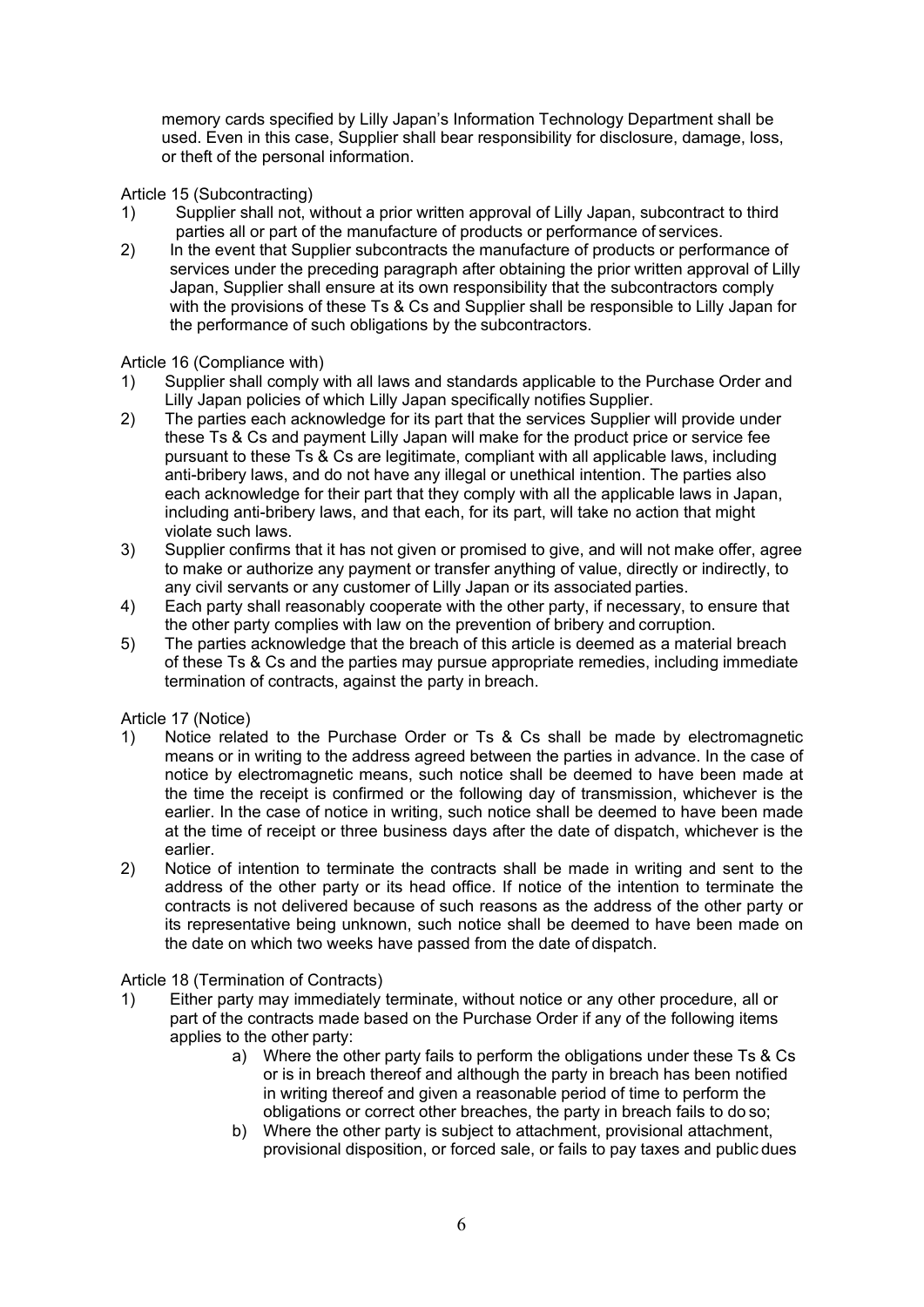and is required to pay them, or is subject to attachment as disposition for non-payment;

- c) Where a bill or check issued or accepted by the other party has been dishonored or the other party has become unable to make payment;
- d) Where the other party has filed for or is subject to proceedings for bankruptcy, civil rehabilitation, corporate reorganization, voluntary liquidation, or any other similar proceedings;
- e) Where the other party has transferred all or part of its business, abolished or made material changes to its business, or resolved to dissolve itself;
- f) Where the other party has been ordered by regulatory authority to suspend or close its business;
- g) Where the management of the other party has materially changed due to merger or company split; or
- h) Where either party deems that there is a good reason to consider that the financial status of the other party has worsened or may worsen.
- 2) In the event that either party is in breach of these Ts & Cs and fails to correct such breach although it has been notified thereof and given one month to correct it, the other party may terminate all or part of the contracts made based on the Purchase Order.
- 3) In addition to the cases in paragraph 1 and 2 of this article, either party may terminate all or part of the contracts made based on the Purchase Order after obtaining approval of the other party.

# Article 19 (Loss of the Benefit of the Term)

1) Either party shall at any time automatically lose the benefit of the term with respect to all debts arising under the contracts made based on the Purchase Order and shall immediately pay such debts to the other party, if any of the items in paragraph 1 of the preceding article applies to the other party. The same shall apply to the cases where the contracts made based on the Purchase Order are terminated.

#### Article 20 (Liability for Damages)

1) In cases where either party breaches these Ts & Cs and causes loss or damage to the other party, the said party shall be liable to pay damages. Termination under Article 18 shall not preclude any claim for damages.

#### Article 21 (Measures Taken Upon the Termination of Contracts)

- 1) Upon expiration or termination of the contracts based on the Purchase Order, the parties shall promptly return any item borrowed from the other party, if any (for example, drawings), in accordance with the instructions of the other party.
- 2) In cases falling under the preceding paragraph, Lilly Japan shall have the right to purchase from Supplier the products (or Deliverables), work in progress, mold exclusively used for manufacturing the products (or Deliverables), jigs and tools, and gauges in priority to third parties.

#### Article 22 (Surviving Articles)

- 1) The parties shall bear the following obligations even after the expiration or termination of these Ts & Cs:
	- a) Article 7 (Warranty)
	- b) Article 9 (Compensation)
	- c) Article 10 and 11 (Articles related to intellectual property rights)
	- d) Article 13 (Confidentiality)
	- e) Article 14 (Personal Information)
	- f) Article 21 (Measures Taken Upon the Termination of Contracts)
	- g) Article 24 (Court of Jurisdiction)

Article 23 (Consultation)